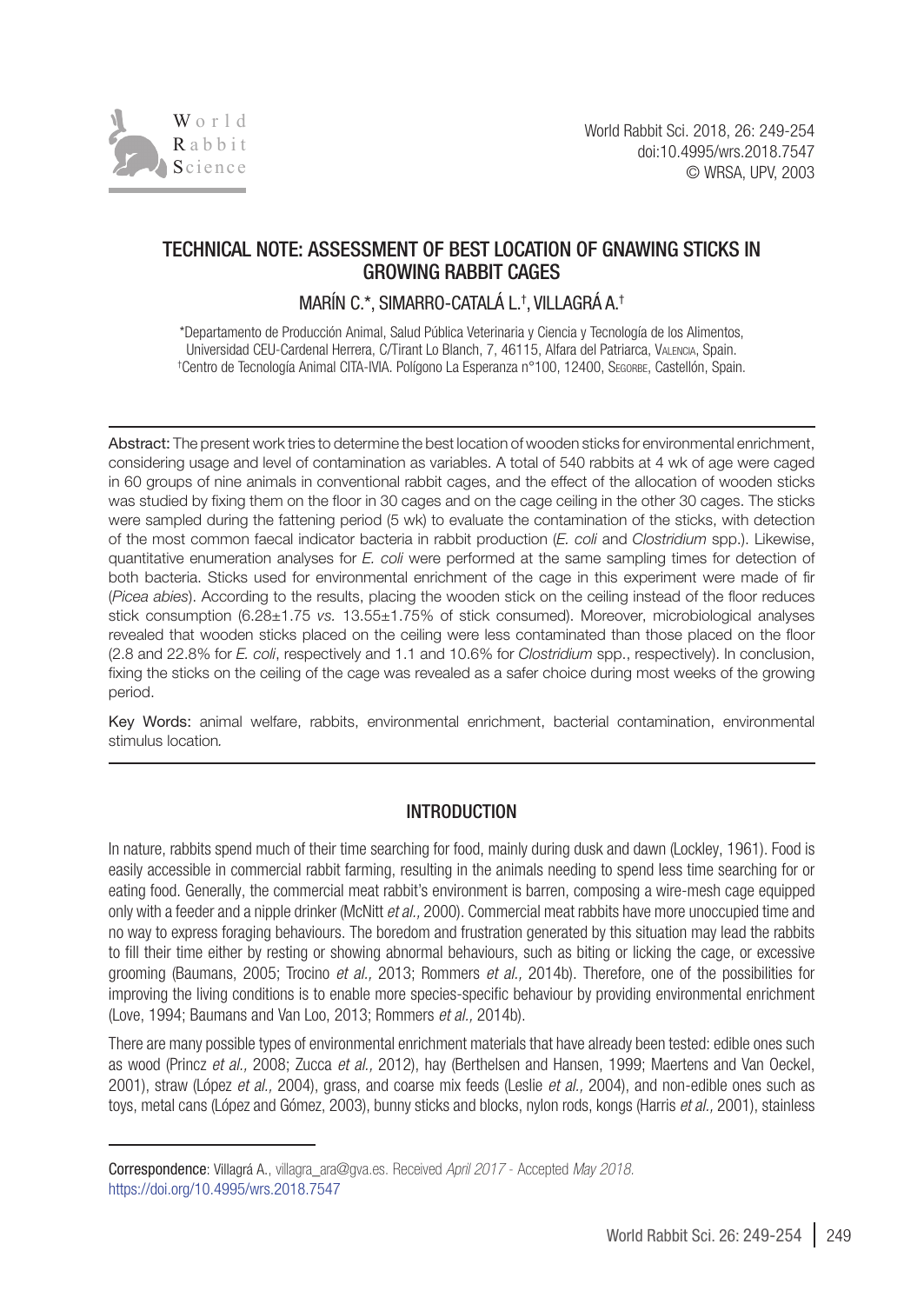steel rabbit rattles on spring clips (Johnson *et al.,* 2003) and elevated platforms (Lang and Hoy, 2011). Most efforts have been focused on gnawing material or the use of an elevated platform, as studies have demonstrated that rabbits prefer edible enrichment items, and have also shown some beneficial trends in terms of welfare and even production, increasing chewing and reducing stereotypies as well as skin lesions, especially on the ears (Princz *et al.,* 2009; Rommers *et al.,* 2014a).

Rabbits also have a biological need for gnawing, which in a semi-natural environment they satisfy through gnawing on roots or branches (Stauffacher, 1992). Sticks of soft wood could be the best method of environmental enrichment for rabbits (Baumans, 2005), and no negative impact on rabbits' performance has been described (Jordan *et al.,* 2008). Although wooden sticks are very interesting environmental enrichment elements and useful to increase animal welfare, they must be tested, as they might become a contaminated and a source of infectious diseases due to hygiene problems, especially in cages that house more than one animal (Mirabito *et al.,* 2000; Dal Bosco *et al.,* 2002; Mirabito, 2003). Thus, the possible infection by fomite materials such as bedding, enrichment elements, feed and other items has to be taken into account in long-term experiments, such as fattening period, as it could be a source of pathogen contamination (Matsushita *et al.,* 1989; Kylie *et al.,* 2017).

The objective of this work is to determine the best location of the environmental enrichment wooden sticks according to their use and microbiological contamination.

## MATERIAL AND METHODS

During this study, 540 four-week-old rabbits were caged in 60 groups of 9 animals in conventional wire-mesh meat rabbit cages, 40×90×30 cm (W, L, H) in only one tier, which means 40 kg/m2 at the end of the experiment. Enrichment of the cages with wooden sticks was performed by fixing the sticks just under the ceiling in 30 cages and on the floor in the other half of the cages (Figure 1). All the cages had 4 females and 5 males, chosen randomly, as the commercial conditions were being reproduced.

Sticks used for the cage environmental enrichment in this experiment were made of fir (*Picea abies*) and their dimensions were 4.4×2.2×30 cm. The material was selected according to previous publications, which had proposed *Picea abies* as suitable for gnawing sticks in rabbits (Princz *et al.,* 2007; Jordan *et al.,* 2008). All sticks were weighed at the beginning and end of the experiment and, in order to correct the degree of moisture, sticks were dried at 100°C for 24 h before each weighing. Then, the weight loss percentage was obtained, assuming it as the level of consumption.

The sticks were sampled during the fattening period to evaluate the faecal contamination of the stick throughout



Figure 1: Scheme of the rabbits' cage and the two locations (fixed on the ceiling or on the floor) of the gnawing sticks. Dimensions in cm.

rearing with the most common faecal indicator bacteria in rabbit production (*E. coli* and *Clostridium* spp.). Sticks were sampled at the start of the experiment (wk0) to assess the initial microbiological status of the sticks, and then were sampled at weekly intervals (1-5 wk of fattening period). Sampling was performed by rubbing a sterile swab along the stick surface. To standardise the sampling, the sticks were divided into 5 consecutive equal sections to ensure that at least  $2 \text{ cm}^2$  from each stick face were sampled every week. Coinciding with the sampling day, physical conditions of the animals were evaluated (skin lesions).

#### *Microbiology analysis*

A total of 360 samples were taken and analysed at the beginning (wk0) and during the fattening period (wk1-wk5) for the isolation of *E. coli* and *Clostridium* spp. All samples were transported to the laboratory, refrigerated,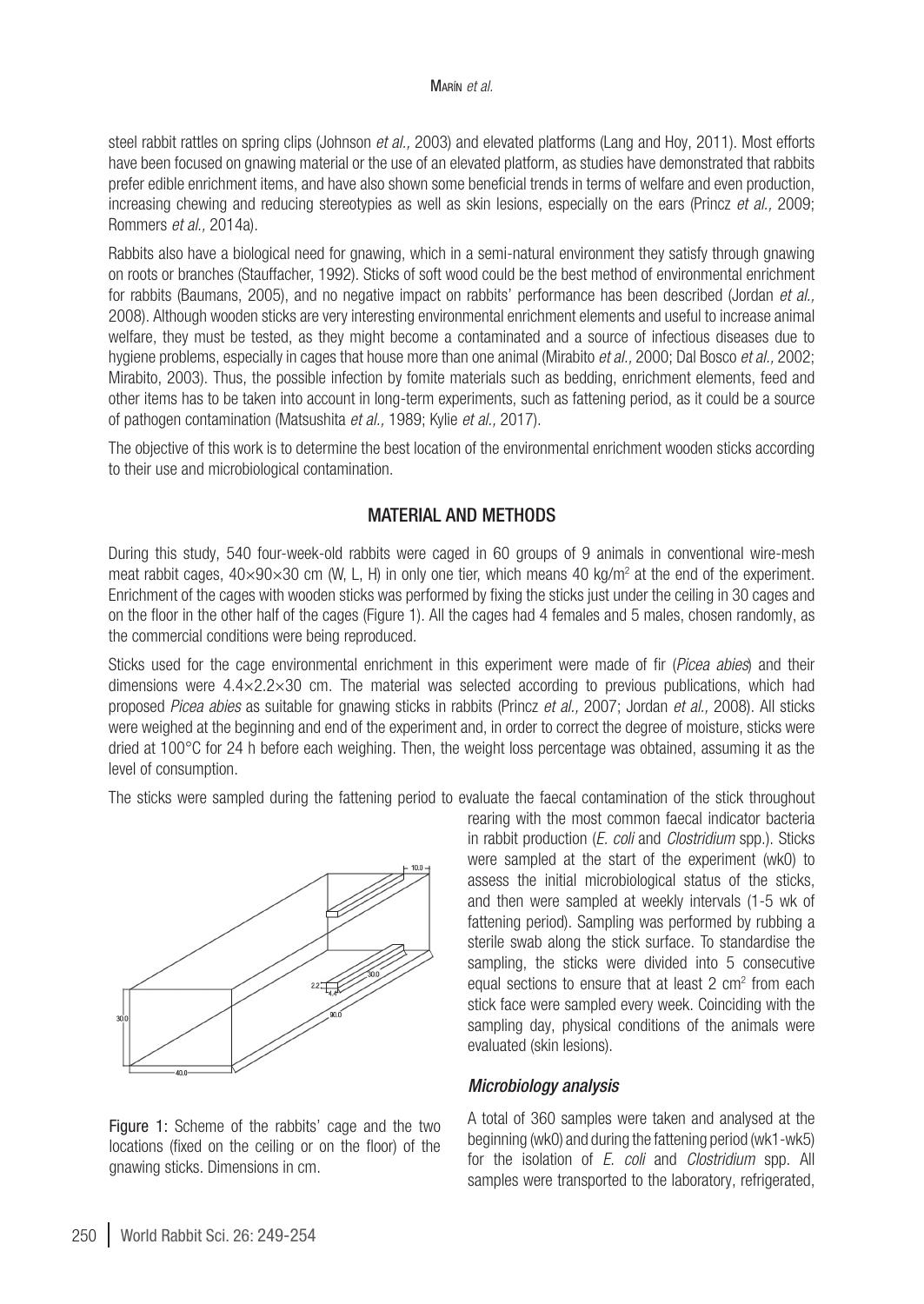and analysed within 24 h. The swab was inoculated into 9 mL of buffered peptone water (BPW, Scharlab<sup>®</sup>) and homogenised. For *E. coli* detection, 1 mL of the homogenised sampled was transferred into a tube with 9 mL of BGBL (Brilliant Green Bile Lactose Broth, Oxoid©) with a Durham bell and incubated at 45°C for 24-48 h. The sample was considered as positive growth if the Durham bell had gathered gas proceeding from the lactic fermentation in presence of bile salts. If positive, 0.1 mL of the corresponding dilutions were deposited (by duplicate) on the surface of Levine agar plates (Oxoid©) and distributed quick and uniformly. Then, Levine plates were incubated at 45°C for 48 h. After the incubation period, plates presenting grey-brown colonies of metallic sheen were considered positive. For *E. coli* enumeration, 10-fold dilutions in phosphate-buffered saline were prepared from the homogenised BPW sample. Then, 0.1 mL of each dilution was deposited (by duplicate) onto Levine agar plates and distributed quick and uniformly. Plates were incubated at 45°C for 48 h. After incubation, all the bacterial colonies were enumerated using the colony counter and further identification of *E. coli* was carried out on the basis of morphology, cultural characteristics and biochemical tests (API-20 test, Biomerieux©).

For *Clostridium* spp. isolation, 1 mL of the homogenised sample was inoculated on SPS agar tube and covered with 1 mL of liquid Vaseline to induce anaerobiosis (Sulfite Polymyxin Sulfadizine agar, Oxoid©). All tubes were then incubated at 45°C for 48 h. After the incubation period, tubes presenting black pepper-like colonies were considered positive.

## *Statistical analysis*

Statistical analyses were carried out using Statgraphics Centurion v. XV (Statpoint Technologies, Inc. Warrenton, Virginia, USA) and the significance level was set to 0.05.

Consumption percentages of the sticks were assessed using ANOVA, where treatment (floor or ceiling) was included as explanatory factor. As consumption percentages did not behave normally, a logarithmic transformation was performed. Microbiological analysis results were subjected to chi-squared tests (for absence/presence tests) and ANOVA (for *E. coli* enumeration).

## **RESULTS**

Results showed that stick consumption was significantly higher ( $P=0.0048$ ) on the floor (13.55±1.75%) than in the ceiling sticks  $(6.28 \pm 1.75\%)$ .

Out of the total 360 analysed samples, 180 were obtained from sticks allocated to the floor and 180 from sticks allocated to fixing under the cage ceiling.

All samples collected from sticks at the beginning of the experiment (wk0) were negative for *E. coli* and *Clostridium* spp. detection. According to the samples collected throughout the fattening period, 12.5 and 5.8% were positive for *E. coli*  and *Clostridium* spp. respectively. Wooden sticks were more contaminated with *E. coli* if they were located on the floor (22.8%) than on the ceiling (2.2%) (*P*<0.001). Likewise, sticks were more contaminated with *Clostridium* spp. if they were located on the floor (10.6%) than on the ceiling (1.1%) (*P*<0.001). The results are weekly summarised in Table 1. In addition, when the enumeration of *E. coli* was analysed,

statistically significant differences were found among samples collected from the sticks located on the floor or ceiling (*P*<0.001). Samples collected from floor sticks were over 3.000 Log10 colony forming units (CFU)/cm2 from week 1 until the end of the fattening period (Table 2). As also shown in Table 2, the counts from ceiling sticks were negative until week 5. In this specific week, no statistical differences in counts were found from sticks located on the ceiling or the floor (3.513 and 3.468  $Log_{10}$ CFU/cm<sup>2</sup>, respectively).

According to the most contaminated sticks (floor sticks), no statistical differences were found between the bacterial

|  |  | Table 1: E. coli and Clostridium spp. detection per |  |  |
|--|--|-----------------------------------------------------|--|--|
|  |  | week and treatment (number of positive samples).    |  |  |

|       | Positive samples |       |                  |       |  |  |
|-------|------------------|-------|------------------|-------|--|--|
|       | E. coli          |       | Clostridium spp. |       |  |  |
| Week  | Ceiling          | Floor | Ceiling          | Floor |  |  |
|       |                  |       |                  |       |  |  |
|       |                  | 5     |                  |       |  |  |
| 2     |                  | 16    |                  |       |  |  |
| 3     |                  | R     |                  |       |  |  |
|       |                  |       |                  |       |  |  |
| 5     |                  | 5     |                  |       |  |  |
| Total |                  |       |                  | 19    |  |  |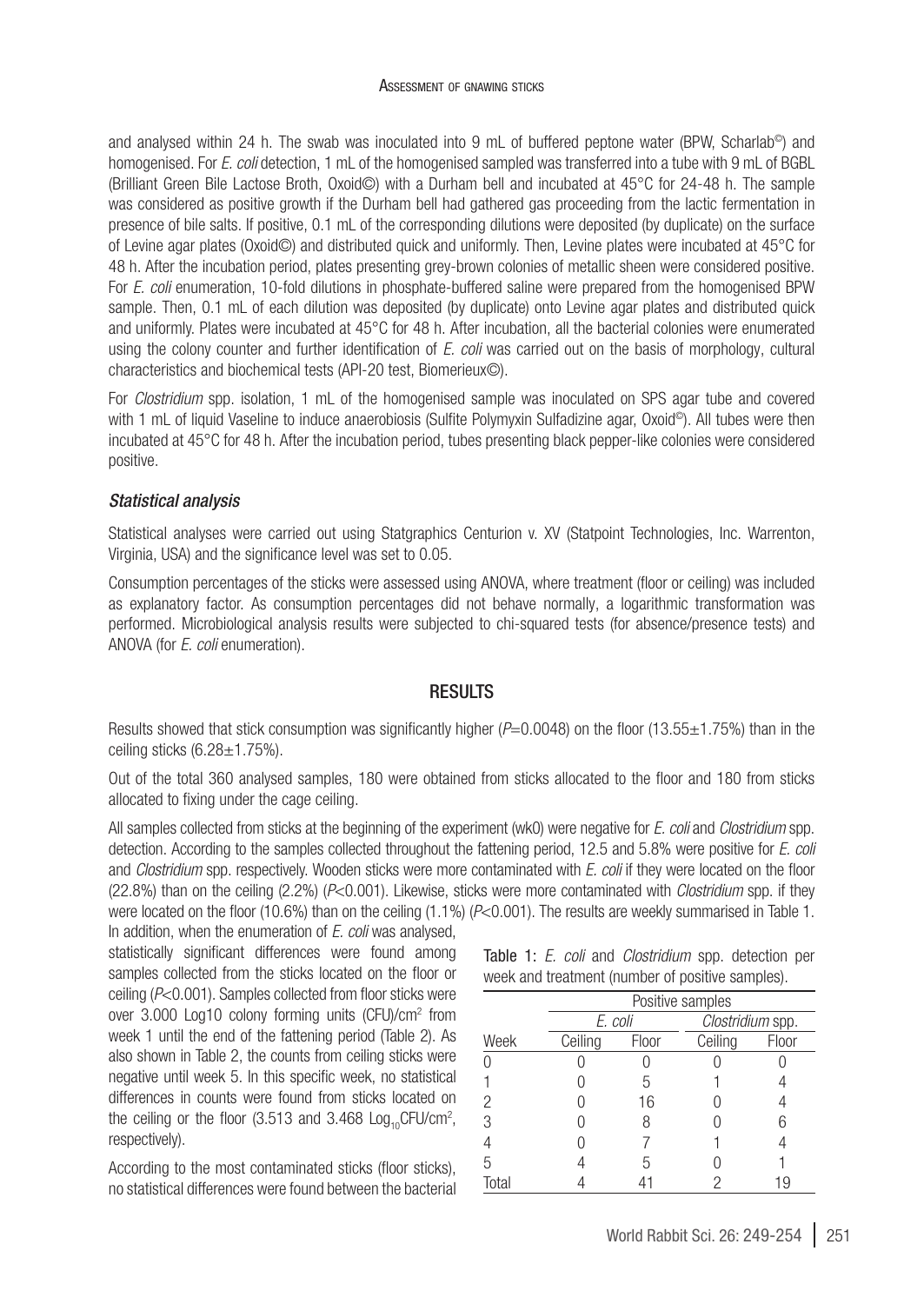| Week | Ceiling | SD    | Floor | SD     |
|------|---------|-------|-------|--------|
|      |         |       |       |        |
|      |         |       | 3.422 | 0.639  |
| 2    | Λ       |       | 4.187 | 1.206  |
| 3    | Λ       |       | 3.844 | 1.0749 |
| 4    |         |       | 3.837 | 1.149  |
| 5    | 3.513   | 0.521 | 3.468 | 0.556  |

Table 2: *E. coli* enumeration per week and treatment (Total count log10colony forming units/cm2 ).

SD: standard deviation.

contamination (detection/enumeration) and the moment of sampling (week 1 to 5). Finally, no skin lesions were observed on the animals throughout the fattening period.

## **DISCUSSION**

Both for society and according to current standards, it has become increasingly important that animals in production should live in an environment that ensures their welfare (Blokhuis *et al.,* 2003; Duncan, 2005). It has been proven that animals living in favourable environments during their production cycle have higher productive results than

those that do not (Jones, 2002). However, it should also be considered that the elements used for environmental enrichment may occasionally be of unknown origin, and are introduced in the productive environment with barely any control. Moreover, these objects could be safe at origin but in a farm environment could be contaminated by rabbit enteric microorganisms such as *E. coli*, *Clostridium* or *Lawsonia intracelularis.* In consequence, they can represent an important focus of growth and accumulation of pathogenic microorganisms (Kylie *et al.,* 2017). It is considered that if the environment of a farm has a low hygienic quality, then the sanitary status of an animal may be endangered. For this reason, pathogens such as *E. coli* have been widely analysed as an indicator of hygiene quality in surfaces and water worldwide.

Enteric disorders in rabbit kits from birth to the end of the fattening process are the main cause of mortality, and thus the main factor behind economic losses in rabbit production in European countries (Nouaille and Alberti, 2006; Rosell and De La Fuente, 2009; El-Helw *et al.,* 2014). Thus, it is important to reduce the possible appearance and accumulation of microorganisms that enhance enteritis or diarrhoea on environmental enrichment elements given to fattening rabbits, as microbial growth can persist on them even after they have been sanitised (Bayne *et al.,* 1993, Kylie *et al.,* 2017).

All these implications make the placement of the environmental enrichment elements a key point to take into account if animal welfare is to be improved.

In this study, a wooden stick for gnawing and 2 placements were tested. Regarding the animals' placement preference, they clearly used the sticks located on the floor more than the ones on the ceiling. This preference might be caused by a simple accessibility issue, given that the stick is more readily accessible while on the floor rather than on the ceiling. On the contrary, the microbiological study showed that the optimal placement of the wooden stick was the ceiling rather than the floor, as shown by the percentage of positive samples of faecal indicators. This might indicate that an intermediate solution such as placing the sticks fixed in the lateral wall could be a possibility. In this study, it was observed that there is no influence between the contamination of the sticks and the animals' health (Kermauner *et al.,* 2004; Jordan *et al.,* 2008). However, it is important to highlight that the infectious nature of enteric disease of rabbits combined with poor biosecurity practices may contribute to disease transmission, so for this reason it is necessary to avoid possible infection by materials such as enrichment elements (Kylie *et al.,* 2017)

## **CONCLUSION**

In conclusion, fixing the wooden sticks to the cage floor allows the best enrichment of the animals' environment (which can translate as better productive and welfare parameters). However, fixing the sticks on the ceiling of the cage was revealed as a safer choice during most of the weeks in the growing period. This allows enrichment of the animals' environment and avoids contamination of the sticks by pathogenic microorganisms that might cause the animals severe illnesses during the fattening period, and thus entail severe economic losses.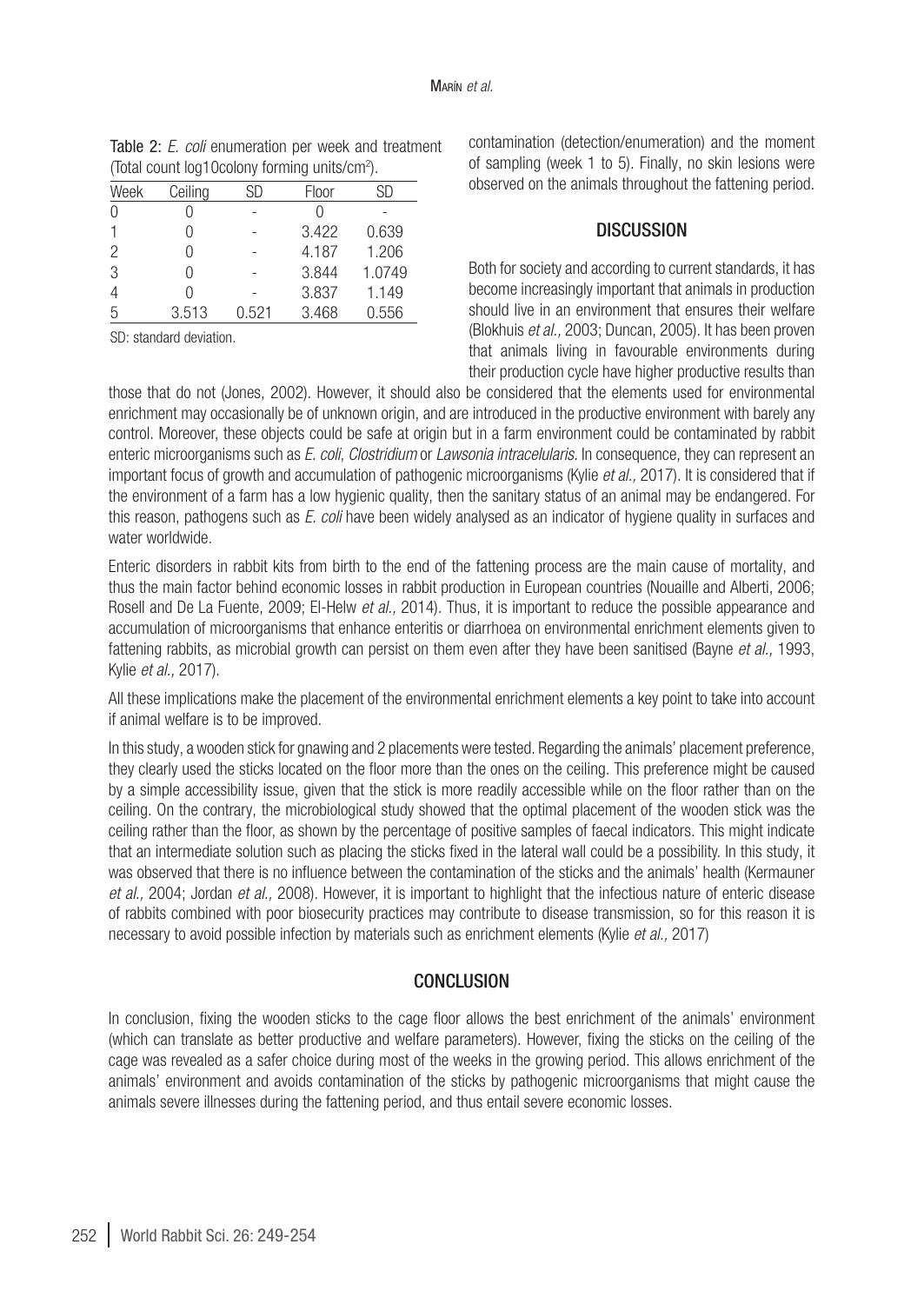#### **REFERENCES**

- Baumans V. 2005. Environmental enrichment for laboratory rodents and rabbits: requirements of rodents, rabbits and research. *ILAR J., 46: 162-170.<https://doi.org/10.1093/ilar.46.2.162>*
- Baumans V., Van Loo P. 2013. How to improve housing conditions of laboratory animals: the possibilities of environmental refinement. *Vet. J., 195: 24-32*. *<https://doi.org/10.1016/j.tvjl.2012.09.023>*
- Bayne K.A., Dexter S.L., Hurst J.K., Strange G.M., Hill E.E. 1993. Kong Toys for laboratory primates: are they really an enrichment or just fomites? *Lab. Anim. Sci., 43: 78-85.*
- Berthelsen H., Hansen L.T. 1999. The effect of hay on the behaviour of caged rabbits (*Oryctolagus cuniculus*). *Anim. Welfare, 8: 149-157.*
- Blokhuis H.J., Jones R.B., Geers R., Miele M., Veissier I. 2003. Measuring and monitoring animal welfare: transparency in the food product quality chain. *Anim. Welfare 12: 445-455.*
- Dal Bosco, A., Castellini, C., and Mugnai, C. 2002. Rearing rabbits on a wire net floor or straw litter: behaviour, growth and meat qualitative traits. *Livest. Prod. Sci., 75*: *149-156. [https://doi.org/10.1016/S0301-6226\(01\)00307-4](https://doi.org/10.1016/S0301-6226(01)00307-4)*
- Duncan I. 2005. Science-based assessment of animal<br>welfare: farm animals. *Revue Scientifique et* welfare: farm animals. *Revue Scientifique et Technique-Office International des Epizooties, 24: 483. <https://doi.org/10.20506/rst.24.2.1587>*
- El-Helw H.A., Abdella Y.A., El-Sergany E.F., Taha M.M., El-Meneisy A.A. 2014. Isolation and identification of *Clostridium butyricum* as necrotizing enterocolitis in rabbits. *Minufiya Vet. J. 8: 23-31.*
- Harris L.D., Custer L.B., Soranaka E.T., Burge J.R., Ruble G.R. 2001. Evaluation of objects and food for environmental enrichment of NZW rabbits. *J. Am. Assoc. Lab. Anim., 40: 27-30.*
- Johnson C.A., Pallozzi W.A., Geiger L., Szumiloski J.L., Castiglia L., Dahl, N.P., Destefano J.A., Pratt S.J., Hall S.J., Beare C.M. 2003. The effect of an environmental enrichment device on individually caged rabbits in a safety assessment facility. *J. Am. Assoc. Lab. Anim., 42: 27-30.*
- Jones B.R. 2002. Role of comparative psychology in the development of effective environmental enrichment strategies to improve poultry welfare. *Int. J. Comp. Psychol., 15: 77-106*
- Jordan D., Gorjanc G., Kermauner A., Stuhec I. 2008. Wooden sticks as environmental enrichment: effect on fattening and carcass traits of individually housed growing rabbits. *World Rabbit Sci., 16: 237-243.<https://doi.org/10.4995/wrs.2008.619>*
- Kermauner A., Žgur S., Jordan D., Štuhec I. 2004. The influence of environmental enrichment with different kind of wood on carcass quality of individually caged rabbits. *Acta Agric. Slov., Suppl.1: 201-207*
- Kylie J., Brash M., Whiteman A., Tapscott B., Slavic D., Weese J.S., Turner P.V. 2017. Biosecurity practices and causes of enteritis on Ontario meat rabbit farms. *Can. Vet. J., 58: 571- 578.*
- Lang C., Hoy S. 2011. Investigations on the use of an elevated platform in group cages by growing rabbits. *World Rabbit Sci., 19: 95-101. <https://doi.org/10.4995/wrs.2011.800>*
- Leslie T.K., Dalton L., Phillips C. 2004. Preference of domestic rabbits for grass or coarse mix feeds. *Anim. Welfare, 13*: *57-62.*
- Lockley R.M. 1961. Social structure and stress in the rabbit warren. *J. Anim. Ecol., 30: 385-423.<https://doi.org/10.2307/2305>*
- López M., Carrilho M.C., Gómez C. 2004. Evaluation of the use of straw as an entertainment in Gigante de España rabbit cages: the effect of the placing of the straw in cage on the behaviour. *In Proc.: 8th World Rabbit Science Congress, 7-10 September, 2004. Puebla, Mexico: 1241-1246.*
- López, S. M. and Gómez, A. C. 2003. The use of entertainment objects in rabbit cages. Preliminary evaluation. *World Rabbit Sci., 11: 171-187.*
- Love J.A. 1994. Group housing: meeting the physical and social needs of the Laboratory Rabbit*. Lab. Anim. Sci., 44: 5-11.*
- Maertens L., Van Oeckel M.J. 2001. Effet du logement en cage ou en parc et de son enrichissement sur les performances et la couleur de la viande des lapins. *In Proc.: 9<sup>emes</sup> Journ. Rech. Cunicole, 19-20 November 2005, Paris, France: 1247-1250.*
- Matsushita S., Joshima H., Matsumoto T., Fukutsu K. 1989. Transmission experiments of cilia-associated respiratory bacillus in mice, rabbits and guinea pigs. *Lab. Anim., 23: 96-102. <https://doi.org/10.1258/002367789780863664>*
- McNitt J.I., Patton N.M., Lukefahr S.D., Cheeke P.R. 2000. Rabbit production. Interstate printers and publishers. *Inc., Danville, IL, USA*.
- Mirabito L. 2003. Logement et bienêtre du lapin: les nouveaux enjeux. *In Proc.: 10emes Journes Recherche Cunicole. 18-20 november, 2003. Paris. France*: *163-172.*
- Mirabito L., Galliot P., Souchet C. 2000. Effect of different ways of cage enrichment on the productive traits and mortality of fattening rabbits. *In Proc.:* 7<sup>th</sup> World Rabbit Congress, 4-7 july, *2000. Valencia, Spain: 447-451.*
- Nouaille L., Alberti S. 2006. Rabbit enterocolitis in France. *Rivista di Zootecnia e Veterinaria (Italy) 34: 45-50.*
- Princz Z., Orova Z., Nagy I., Jordan D., Stuhec I., Luzi F., Verga M., Szendrő Zs. 2007. Application of gnawing sticks in rabbit housing. *World Rabbit Sci., 15: 29-36. <https://doi.org/10.4995/wrs.2007.607>*
- Princz Z., Nagy I., Biró-Németh E., Matics Z., Szendrő Z., Xicato G., Trocino A., Lukefahr S.D. 2008. Effect of gnawing sticks on the welfare of growing rabbits. *In Proc.: 9th World Rabbit Science Congress, 10-13 June, 2008. Verona, Italy: 1221, 1246.*
- Princz Z., Dalle Zotte A., Metzger S., Radnai I., Biró-Németh E., Orova Z., Szendrő Z. 2009. Response of fattening rabbits reared under different housing conditions 1. Live performance and health status. *Livest. Sci., 121: 86-91. <https://doi.org/10.1016/j.livsci.2008.05.018>*
- Rommers J.M., Bracke M.B., Reuvekamp B., Gunnink H., de Jong I.C. 2014a. Cage enrichment: rabbit does prefer straw or a compressed wooden block. *World Rabbit Sci., 22: 301-309. <https://doi.org/10.4995/wrs.2014.1353>*
- Rommers J.M., Reuvekamp B.J., Gunnink H., de Jong I.C. 2014b. Effect of hiding places, straw and territory on aggression in group-housed rabbit does. *Appl. Anim. Behav. Sci., 157: 117-126.<https://doi.org/10.1016/j.applanim.2014.05.011>*
- Rosell J.M., de La Fuente LF. 2009. Culling and mortality in breeding rabbits. *Prev. Vet. Med., 88: 120-127. <https://doi.org/10.1016/j.prevetmed.2008.08.003>*
- Stauffacher M. 1992. Group housing and enrichment cages for breeding, fattening and laboratory rabbits. *Anim. Welfare, 1: 105-125.*